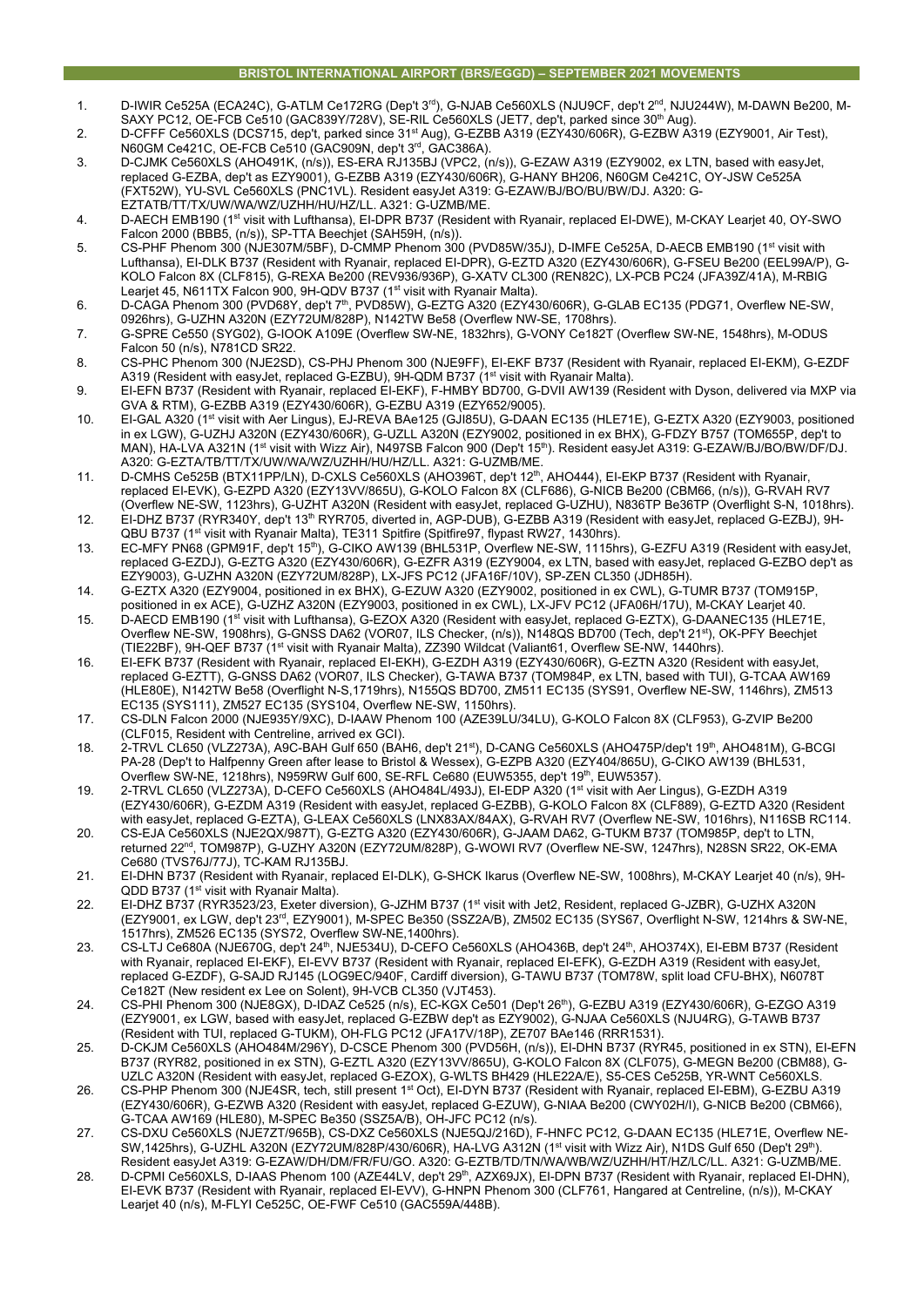- 29. D-AEBC EMB195 (1st visit with Lufthansa), D-AJET EJ135BJ (AHO794B/830X), D-CHDC Ce680, EI-ENE B737 (Resident with Ryanair, replaced EI-DYN), G-NIAA Be200 (CWY08F/G), G-UZLA A320N (Resident with easyJet, replaced G-UZHZ), G-ZNTH Learjet 75 (BZE07C/D), N816QS Ce700 (n/s), OE-FZC Ce510 (GAC446D/473X).
- 30. CS-PHL Phenom 300 (NJE7RF/976A/193T, dep't 1st Oct, NJE404R), G-EZBU A319 (EZY430/606R), G-EZUC A320 (Resident with easyJet, replaced G-EZTB), N759SB Ce510.

BFC = Bristol Flying Centre. (n/s) = Night stop Military visitors highlighted in Bold text (not inc. ILS approaches)

#### **ILS APPROACHES**

- 1st G-FCAC DA42, G-LENI AS350F (SSP50), G-SADB DA42, ZM405 A400M (RRR486).<br>2<sup>nd</sup> G-SAJM DA42, XX285 Hawk (NVY Hawk).
- $2^{nd}$  G-SAJM DA42, XX285 Hawk (NVY Hawk).<br> $5^{th}$  G-OXFB PA-34 (OXF52), G-SADB DA42.
- $5<sup>th</sup>$  G-OXFB PA-34 (OXF52), G-SADB DA42.<br> $6<sup>th</sup>$  G-DGPS DA42.
- $6<sup>th</sup>$  G-DGPS DA42.<br> $7<sup>th</sup>$  G-CTCG DA40
- 7<sup>th</sup> G-CTCG DA40 (LDG14), G-FCAC DA42, G-LHXA DA42, ZZ418 Be350 (RRR7418).<br>8<sup>th</sup> G-BICW PA-28, G-CTSN DA40, G-LDGD SA40 (LGD21), G-LHXA DA42, G-LHXD D
- 8<sup>th</sup> G-BICW PA-28, G-CTSN DA40, G-LDGD SA40 (LGD21), G-LHXA DA42, G-LHXD DA42.<br>9<sup>th</sup> G-LDGG DA42 (LDG11), G-LHXD DA42.
- $9<sup>th</sup>$  G-LDGG DA42 (LDG11), G-LHXD DA42.<br>14<sup>th</sup> G-GWAC EC135 (HLE65E).
- $14<sup>th</sup>$  G-GWAC EC135 (HLE65E).<br> $17<sup>th</sup>$  G-CTCG DA40 (LDG14). G-
- 17<sup>th</sup> G-CTCG DA40 (LDG14), G-LDGG DA42 (LDG11), G-XDEA DA42 (LDG12).
- 18<sup>th</sup> G-LDGC DA40 (LDG17), G-SUEI DA42.
- 19<sup>th</sup> G-CTCD DA42, G-CTCG DA40 (LDG27), G-CTSG DA40. G-XDEA DA42 (LDG16).<br>20<sup>th</sup> G-WOBR EC145 (HLE67), G-XDEA DA42 (LDG16).
- $20<sup>th</sup>$  G-WOBR EC145 (HLE67), G-XDEA DA42 (LDG16).
- 24<sup>th</sup> G-CTSD DA40, G-GDMW Be76 (BLD23).
- $25<sup>th</sup>$  G-WENU EC145 (HLE67).<br> $26<sup>th</sup>$  G-CTCF DA42.
- 
- 26<sup>th</sup> G-CTCF DA42.<br>29<sup>th</sup> G-LDGG DA42 29th G-LDGG DA42 (LDG14), N147VC SR22.

### **CHARTER FLIGHTS**

None

## **SCHEDULED REGULAR FLIGHTS**

|                                                                                                                                                             |                                                                    |                                               | $\overline{2}$                                 | $\overline{3}$                                                                   | $\overline{4}$                                                                                 | 5                                                                  | $\overline{6}$                                                             | $\overline{7}$                                                            | $\overline{8}$                                 | 9                                                  | 10                                                                                      | 11                                                                                          | 12                                                          | 13                                                                 | 14                                                          | 15                                      |
|-------------------------------------------------------------------------------------------------------------------------------------------------------------|--------------------------------------------------------------------|-----------------------------------------------|------------------------------------------------|----------------------------------------------------------------------------------|------------------------------------------------------------------------------------------------|--------------------------------------------------------------------|----------------------------------------------------------------------------|---------------------------------------------------------------------------|------------------------------------------------|----------------------------------------------------|-----------------------------------------------------------------------------------------|---------------------------------------------------------------------------------------------|-------------------------------------------------------------|--------------------------------------------------------------------|-------------------------------------------------------------|-----------------------------------------|
| DLH970/971<br>DLH972/973<br>EIN296/297<br>EJU19BU/6122<br>EJU57TY/57VC<br>EJU75NB/6121<br><b>KLM48R/91Q</b><br>KLM1057/1046<br>WZZ1466/2690<br>WZZ1781/5002 | D-<br>D-<br>EI-<br>OE-<br>OE-<br>OE-<br>PH-<br>PH-<br>HA-<br>HA-   | <b>AECF</b><br>EZN                            | <b>AECI</b><br><b>DVK</b><br><b>EXB</b><br>EZY | <b>DER</b><br>EZA<br><b>EZF</b><br><b>LXB</b>                                    | <b>AECH</b><br><b>EXH</b>                                                                      | <b>AECB</b><br><b>DVE</b><br><b>EZR</b><br>EZS                     | <b>AECF</b><br><b>DVJ</b><br>LKL<br>LQR<br>LKL<br>EZV<br><b>EXS</b><br>LVI | <b>DEF</b><br>EZM                                                         | <b>AECC</b><br><b>IJH</b><br>EZG<br><b>EXP</b> | <b>DEF</b><br>EZF<br>EZB                           | <b>AEBB</b><br>GAL<br>LQN<br><b>LKJ</b><br>LKL<br>EZY<br><b>EXJ</b><br><b>LVA</b>       | <b>AECC</b><br><b>EXL</b>                                                                   | <b>AECI</b><br><b>EDS</b><br>LKJ<br>EXV<br>EZX              | <b>DVJ</b><br>LQD<br><b>IVC</b><br>LQD<br>EXP<br><b>EXN</b><br>LVI | EZP                                                         | <b>AECD</b><br><b>IVC</b><br>EZC        |
| RYR1AE/94ZG<br>RYR1FB/5BX<br>RYR1GF/9PZ<br>RYR1GQ/1KY<br>RYR1MA/90SL<br><b>RYR1QY/372K</b><br><b>RYR1MY/584Z</b>                                            | EI-<br>EI-<br>EI-<br>EI-<br>EI-<br>EI-<br>EI-                      | EKH<br><b>DWE</b><br><b>EVK</b>               | <b>DWE</b><br><b>DWE</b><br><b>EKH</b><br>EKM  | <b>EKM</b><br><b>DWE</b><br>EFI                                                  | <b>DPI</b><br><b>RKW</b><br><b>EKH</b><br><b>DWE</b><br><b>EKM</b><br><b>RKI</b><br><b>EVK</b> | <b>EVK</b><br><b>EKH</b>                                           | <b>EKM</b><br><b>EKH</b><br><b>EMB</b>                                     | <b>EVK</b><br><b>RKW</b><br>EBD<br>EFD<br><b>EKH</b><br><b>DLK</b><br>EKM | $^\star$<br><b>DLK</b><br>EKH                  | <b>EKF</b><br>$^\star$<br><b>DLK</b><br><b>EVK</b> | <b>DLK</b><br><b>EKH</b><br><b>DWK</b>                                                  | <b>DHH</b><br><b>RKW</b><br><b>EKH</b><br>$\star$<br><b>EFN</b><br><b>RKG</b><br><b>DLK</b> | <b>EKP</b><br><b>DLK</b><br>EKH                             | <b>EKP</b><br><b>DLK</b><br><b>DWK</b>                             | <b>RSE</b><br><b>DHP</b><br>EFN<br><b>EKP</b><br><b>DLK</b> | <b>EKP</b><br>EFN<br><b>DLK</b>         |
| RYR4GX/7NX<br>RYR4WP/94SC<br>RYR4YL/28YM<br><b>RYR5CM/4757</b><br>RYR5G/6WW<br>RYR5HG/8217<br>RYR5QF/86HV<br>RYR6AL/8254<br>RYR6D/8213<br>RYR6JL/6YZ        | EI-<br>EI-<br>EI-<br>EI-<br>EI-<br>EI-<br>EI-<br>EI-<br>EI-<br>EI- | <b>DLW</b><br><b>DWT</b><br>EKH<br><b>DWE</b> | <b>DLW</b><br><b>DWO</b>                       | <b>EKH</b><br><b>ENE</b><br><b>DWE</b><br><b>EVK</b><br>ENL<br><b>DWE</b><br>EBO | <b>DHO</b><br><b>RSD</b><br><b>RSM</b><br>$\star$                                              | <b>EKM</b><br><b>DLJ</b><br><b>DHO</b><br><b>EKH</b><br><b>DCZ</b> | <b>EKM</b><br>EVL<br><b>DLK</b><br><b>EVK</b><br><b>DCG</b><br><b>DLK</b>  | <b>EKL</b><br><b>RKM</b>                                                  | <b>ENK</b><br>DHF<br><b>EKM</b><br><b>DLK</b>  | <b>DWR</b><br><b>DHO</b>                           | <b>DLK</b><br><b>DHN</b><br><b>EKH</b><br><b>EVK</b><br><b>DCX</b><br>EFN<br><b>EKR</b> | <b>DCZ</b><br><b>RSD</b><br><b>RKB</b><br><b>DHF</b>                                        | EFN<br><b>EGA</b><br><b>DHN</b><br><b>DLK</b><br><b>DLJ</b> | EKP<br><b>DLJ</b><br><b>EKH</b><br>EFN<br>DCI<br>EKH               | <b>DPN</b>                                                  | DWX*<br><b>DYZ</b><br><b>EKP</b><br>EFN |
| RYR6RQ/60TR                                                                                                                                                 | EI-                                                                | <b>DHV</b>                                    | <b>EVK</b>                                     | <b>EKH</b>                                                                       |                                                                                                | EKM                                                                | <b>DLK</b>                                                                 | EBF                                                                       | <b>DYP</b>                                     | <b>EKH</b>                                         | EFN                                                                                     | <b>DLK</b>                                                                                  | <b>EFN</b>                                                  | <b>EKH</b>                                                         | <b>DCJ</b>                                                  | <b>DHW</b>                              |
| RYR6YA/566U<br>RYR8JX/9KZ<br>RYR50RJ/975B<br>RYR53MG/5342<br>RYR55FR/9336<br>RYR56UE/3ET                                                                    | EI-<br>EI-<br>EI-<br>EI-<br>EI-<br>EI-                             | QCJ<br><b>DWE</b><br>EKH                      | <b>EVK</b><br><b>EKM</b><br><b>EKH</b>         | <b>RKC</b>                                                                       | EKM<br>QEE                                                                                     | <b>EVK</b><br>QDV<br><b>DLK</b><br><b>EVK</b>                      | EKH                                                                        | <b>EVK</b><br><b>EKM</b>                                                  | QDM<br><b>DLK</b><br>EKM                       | <b>EKH</b><br><b>EVK</b><br><b>DLX</b>             | <b>RSQ</b>                                                                              | <b>EFN</b><br>QBM                                                                           | <b>EKP</b><br>QBU<br><b>EKH</b><br><b>EKP</b>               | <b>DLK</b>                                                         | <b>EKH</b><br><b>DLK</b>                                    | QEF<br>EFN<br><b>EKP</b>                |
| RYR397L/911Y<br>RYR75JY/4136<br>RYR509F/845V<br>RYR745V/8265<br>RYR938/6026<br>RYR7786/7787                                                                 | EI-<br>EI-<br>EI-<br>EI-<br>EI-<br>EI-                             | <b>EVK</b><br><b>EKM</b>                      |                                                | <b>EVK</b><br><b>EKM</b><br><b>EKH</b>                                           | QCB<br><b>EVK</b><br><b>DWE</b><br><b>EKH</b>                                                  |                                                                    | <b>EVK</b><br>EKH                                                          | <b>QBS</b><br><b>EKH</b><br><b>DCK</b>                                    | <b>EKH</b><br><b>EVK</b>                       |                                                    | <b>EVK</b><br><b>EKH</b><br><b>EFN</b>                                                  | QDZ<br><b>DLK</b><br><b>EVK</b><br><b>EKH</b>                                               |                                                             | EFN<br><b>DLK</b>                                                  | QDM<br>EFN                                                  | <b>DLK</b><br><b>EKH</b>                |